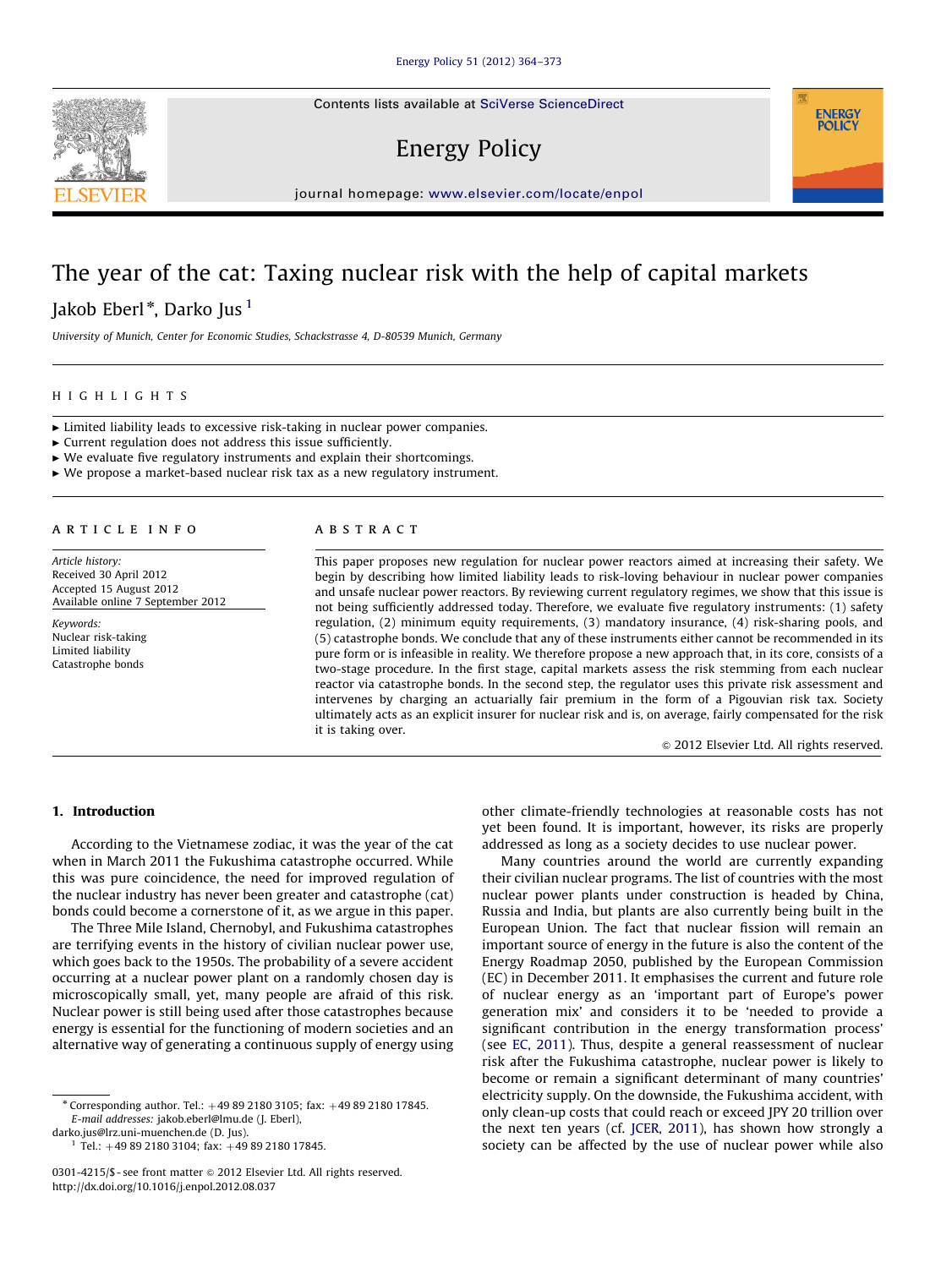| Table 1                                                          |  |
|------------------------------------------------------------------|--|
| De facto vs. de jure limited liability, selected countries/NPCs. |  |

| Selection of countries with de jure limited liability <sup>a</sup> |                 |             | Countries with de facto limited liability <sup>b</sup> |                                  |  |
|--------------------------------------------------------------------|-----------------|-------------|--------------------------------------------------------|----------------------------------|--|
| China                                                              | RMB 300 million | Germany     | E.ON                                                   | EUR 39.6 billion                 |  |
| Czech Republic                                                     | CZK 8 billion   |             | RWE                                                    | EUR 9.9 billion                  |  |
| France                                                             | EUR 91 million  |             | EnBW                                                   | EUR 6.1 billion                  |  |
| India                                                              | INR 5 billion   |             | Vattenfall                                             | SEK 138.9 billion                |  |
| United Kingdom                                                     | GBP 140 million | Japan       | <b>TEPCO</b>                                           | $IPY$ 2.47 trillion <sup>c</sup> |  |
| United States                                                      | USD 375 million | Switzerland | Axpo                                                   | CHF 7.6 billion                  |  |

<sup>a</sup> Right column: de jure national liability limitation.

<sup>b</sup> Right column: NPCs' equity capital in 2011.

 $c$  As of March 2010.

sensitising people to the reality that many nuclear reactors may be carrying a substantial risk.

We argue in this paper that the problem at heart is the existence of de facto (through the amount of equity capital) or de jure (by law) limited liability of nuclear power companies (NPCs). The basic mechanism is the fact that an NPC cannot lose more than the legally defined liability capital or, in the worst case, its equity capital, even if the damage of a nuclear accident is much higher. This reduces the incentive to invest in costly nuclear safety and leads to an inefficient safety level in nuclear reactors. For example, the Tokyo Electric Power Company (TEPCO) reported equity capital in the amount of JPY 2.47 trillion for 2010 (see [TEPCO, 2011](#page--1-0)). This does not seem small at first glance; however, this amount only constitutes a small proportion of the actual costs of the Fukushima catastrophe, the remainder of which cannot be borne by TEPCO and must therefore eventually be absorbed by Japanese society. Similarly, the liability of other NPCs around the world is, in the case of catastrophic accidents, limited de jure or de facto (see Table 1 for a brief overview and [Section 3](#page--1-0) for a more detailed discussion).

One of the original goals of nuclear power liability regulation was to protect NPCs against potentially ruinous claims by setting a limit to their liability. In this way, regulators increased the profitability of the industry and contributed to its development. Currently, the countries using nuclear power can be broken down into two groups. The first group of countries – Germany, Japan, and Switzerland – do not limit the NPCs' liability by law; thus, NPCs enjoy a de facto limited liability. The second group, comprising all other countries, impose strong de jure liability limitations.

A body of literature has analysed how limited liability affects individuals' decision making, generally finding that it induces a distortion towards risk-loving behaviour (see, [Sinn, 1980,](#page--1-0) [1983,](#page--1-0) for the first discussion; see also [Shavell, 1986](#page--1-0)). The literature on NPCs' risk choice similarly emphasises that it might be too excessive owing to limited liability (see [Sinn, 1983;](#page--1-0) [Tyran and](#page--1-0) [Zweifel, 1993](#page--1-0); [Strand, 1994](#page--1-0); [Trebilcock and Winter, 1997;](#page--1-0) [Van't](#page--1-0) [Veld and Hutchinson, 2009](#page--1-0), who also provide a review of other related literature). Further literature discusses both conventional and innovative remedies for overcoming this problem (see, for example, [Tyran and Zweifel, 1993](#page--1-0); [Trebilcock and](#page--1-0) [Winter, 1997;](#page--1-0) [Radetzki and Radetzki, 2000;](#page--1-0) [Faure, 2004;](#page--1-0) [Cummins and Weiss, 2009\)](#page--1-0). Particularly closely related to our work are [Tyran and Zweifel \(1993\)](#page--1-0) and [Radetzki and Radetzki](#page--1-0) [\(2000\),](#page--1-0) who elaborate on the possibility of using capital markets to deal with limited liability and cover the potential damages from nuclear accidents.

We contribute to this literature in three ways: First, we explain how limited liability affects the risk-taking behaviour of NPCs and illustrate its relevance by reviewing current regulation. Second, we consider various regulatory instruments and evaluate their ability to set the desired incentives such that NPCs choose the optimal level of risk. We conclude that any of them either cannot be recommended in its pure form or is infeasible in reality. Third, we propose a new approach and emphasise its advantages compared with other instruments. The core of our proposal consists of a two-stage approach, in the first of which capital markets evaluate the risk stemming from each reactor via catastrophe bonds; in the second step, the regulator uses this private risk assessment and intervenes by charging an actuarially fair premium, thereby (under ideal conditions) inducing the optimal level of risk-taking. Society then acts as an explicit insurer for nuclear risk but is, on average, fairly compensated. While we are aware that our proposal faces a couple of difficulties when applied in a world that is not ideal, we discuss these issues and explain how their impact can be reduced.

The remainder of this paper is structured as follows: in Section 2, we outline an aspect of the theory of limited liability that is important for our argument and define the negative externality stemming from excessive risk-taking. In [Section 3,](#page--1-0) nuclear power liability regulation around the world is briefly summarised, serving as a framework within which to evaluate several regulatory instruments on their ability to internalise excessive risk-taking in the nuclear industry in [Section 4](#page--1-0). In [Section 5](#page--1-0), we elaborate a new regulatory proposal, a market-based nuclear risk tax and [Section 6](#page--1-0) offers some conclusions.

#### 2. Limited liability and risk-taking by an NPC

This section develops a theoretical argument about how the limited liability of NPCs affects their risk-taking behaviour. According to [Sinn \(1982,](#page--1-0) [1983\)](#page--1-0), the existence of limited liability generates a kink and hence, a de facto convexity in a firm's profit or an individual's utility function, as all losses beyond the factual or legal liability are truncated and thus not taken care of.<sup>2</sup> This also applies to both risk-averse and risk-neutral NPCs, which are liable, at most, with their equity capital. As nuclear catastrophes imply extremely large economic losses, and as the equity capital of NPCs is comparatively tiny (see Table 1), the nuclear industry is a prime example of firms operating under limited liability. This is intensified when the liability is de jure limited to an even smaller amount.

Because of limited liability, an NPC's incentives to engage in measures that lower the probability of catastrophic accidents are reduced. The socially inefficient excessive risk-taking resulting

 $2$  Although the behaviour of a firm is studied, we write 'utility function' in the following. It could be replaced with 'profit function' if we considered the case of risk neutrality. The use of the term utility function enables us to study the case of risk-aversion, which would be appropriate and more general if the NPC is owned by a risk-averse individual.